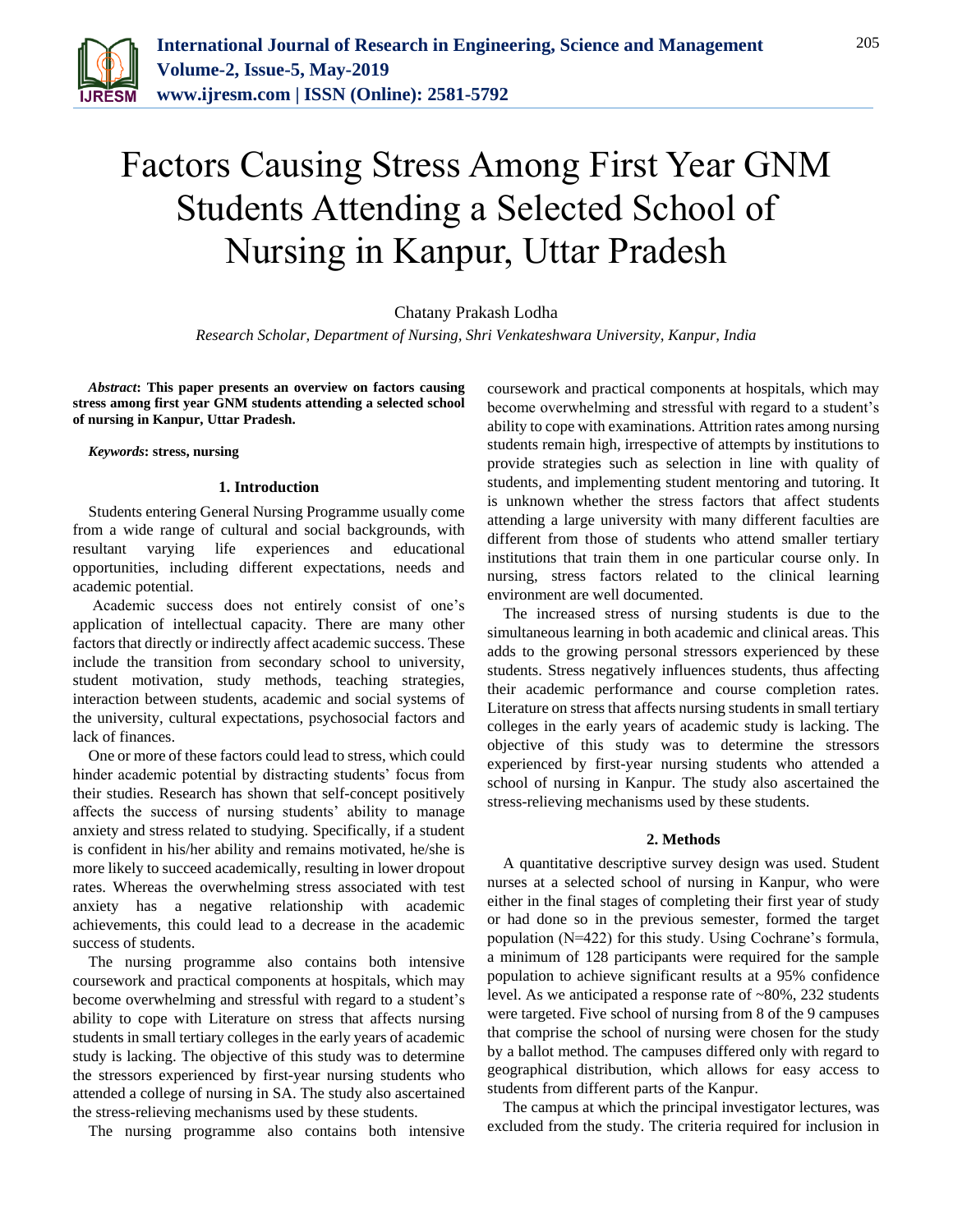

the study were: first-year nursing students enrolled for a minimum of 7 months at the school of nursing, who understood the letter of information and signed the consent form. All students at the 5 school of nursing who met the inclusion criteria were invited to participate in the research study. Participation was voluntary and no students were forced into entering the study.

All students were provided with information about the study, both verbally and on an information sheet. Students who agreed to participate after reading the information letter, signed a consent form prior to answering the self-administered questionnaire. A new questionnaire was developed, as an appropriate one was not available for the purposes of this study.

The questionnaire was also used as part of a larger study. It was developed by the researcher from four common themes, in addition to a section on demographic data. The themes included: English as a second language, first-generation students, stressors experienced by students and programme orientation.

There was a total of 55 questions, of which 32 were used for this part of the study. These included simple dichotomous questions for demographics, questions using rating and ranking scales and Likert scale-type questions. A combination of different types of questions increases the reliability and validity of the tool.

Participants were asked to respond to statements about factors that cause stress, by selecting 1 of 5 stress levels in response to each statement. The levels of stress were scored from 1 (not at all stressful) to 5 (very stressful). Students were also asked to consider statements about factors to relieve stress and indicate their choice according to a Likert scale, from 1 (strongly disagree) to 5 (strongly agree).After construction of the questionnaire, a focus group discussion was held to ensure validity of the questionnaire. The focus group discussion took place during the departmental research committee meeting, which comprised 6 academics, 5 of whom are also professional nurses and who is not a nurse but a staff member at the Faculty of Health Sciences. This group of experts in nursing and health science education and research was invited to judge each item in the questionnaire for relevance, clarity, simplicity and ambiguity. Items that did not adequately meet these criteria were either removed from the questionnaire or adjusted until acceptable. The post-focus group questionnaire was then piloted for reliability with 5 students who met the inclusion criteria for the study, but who were excluded from the main study. The purpose of the pilot study was to detect flaws, establish usefulness of the questions and, if necessary, amend the questions. The pilot study population indicated that they understood the questions and did not have difficulty in answering them; therefore, no changes were made to the questionnaire.

Data were collected between September and November 2013. An academic not involved in the research distributed the questionnaires and was available in the classroom to answer any queries that the students might have had. The researcher was available in a nearby room to answer any queries of respondents if necessary. She was not in the classroom, in an effort to prevent students feeling obligated to participate in the study. All participants were required to sign a consent form prior to answering the questionnaire. No students were coerced into participating. Data were analysed on SPSS version 17 (SPSS Inc., USA) by means of frequency distribution of responses and mean scores. To test for significant trends in the data, inferential statistics were applied. These included Pearson's correlation and χ2 tests. Wilcoxon signed-rank tests were used for the comparison of non-parametric data. Throughout,  $p<0.05$  was used to indicate significance.

### **3. Results**

The majority were female  $(70.2\%; n=174)$ , <26 years of age (69.6%; n=75), of black ethnicity (86.7%; n=215) and raised in a rural area (61.3%; n=152). Although 71% (n=175) were raised by their own parents, 22% were raised by extended family members, a social welfare home (4%), a child-headed household (2%) or members of the community (1%). The type of secondary school attended varied significantly between the different participants (p<0.001), with almost half having attended a rural government school (46.4%). Many were the first in their family to attend a tertiary education institution (37.5%; n=93). Half of the respondents indicated that they had basic necessities, such as electricity, clean water and adequate food, in their homes (52.4%; n=130), but that there was nothing extra available. Only a quarter (23%; n=57) always had the basic necessities and a little extra money available. Some did not have any basic necessities (18.5%; n=46) and only a few respondents  $(4.4\%; n=11)$  always had everything that they wanted in their homes. For the duration of their nursing studies, all of the respondents had the opportunity to live in a nurses' residence (100%; n=248).

Stressors experienced by First-year students. Respondents were asked to consider statements relating to factors that cause stress by selecting 1 of 5 levels in response to each statement. The levels of stress were scored from 1 (not at all stressful) to 5 (very stressful). The long working hours, financial pressures assignments, difficulty of academic work, poor study methods, family illness and other problems at home caused considerable stress (mean  $>3$ ; p<0.001). They were also required to contemplate the level of agreement to statements related to factors that may cause stress. These levels of agreement were scored from 1 (strongly disagree) to 5 (strongly agree).

The majority of respondents felt that they did not have enough time for their studies, that they had to work harder than their classmates and that they experienced more stress than their classmates. They also indicated that there was family pressure to pay for necessities at home and that there was insufficient money to pay for textbooks for their studies. Furthermore, stress affected their grades negatively (mean  $>3$ ; p $<0.001$ ).

The transition from secondary school to tertiary education